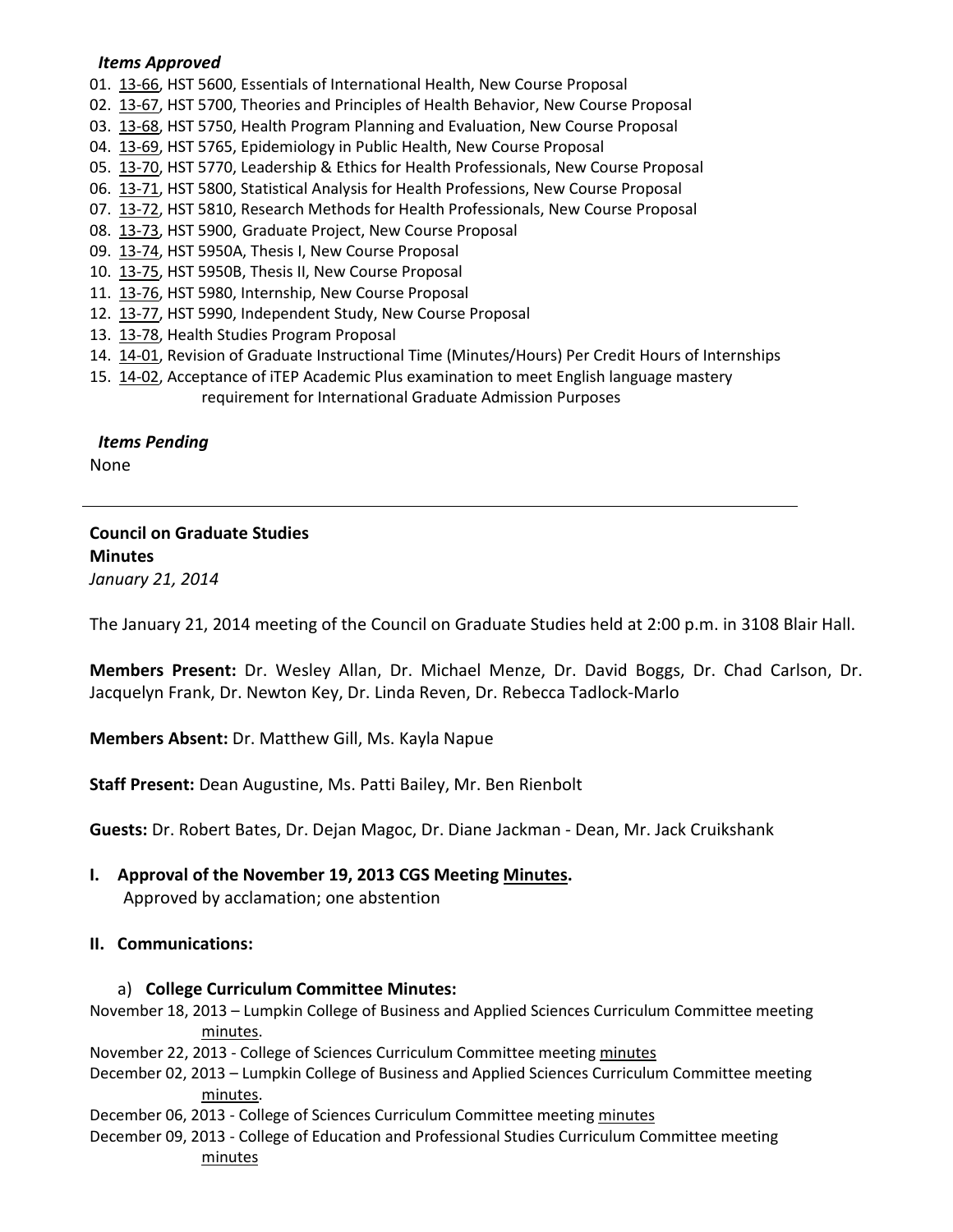### b) **Fall 2013 Grade Appeal Summaries**

All academic colleges have submitted a report and no graduate grade appeals occurred

## c) **Approved Executive Actions**

- 1[. EA-LCBAS-13-12,](http://castle.eiu.edu/~eiucgs/exec-actions/EA-LCBAS-13-12.pdf) Memo from Dean Izadi to remove TEC 5090A from catalog effective Spring 2014
- 2[. EA-LCBAS-14-01,](http://castle.eiu.edu/~eiucgs/exec-actions/EA-LCBAS-14-01.pdf) Memo from Dean Izadi to remove FCS 5302 from catalog effective Fall 2014

## **III. Items Added to the Agenda (Today):**

- 01. [14-03,](http://castle.eiu.edu/~eiucgs/currentagendaitems/agenda14-03.pdf) ART 5920, Master of Arts in Art Colloquium, New Course Proposal
- 02. [14-04,](http://castle.eiu.edu/~eiucgs/currentagendaitems/agenda14-04.pdf) ART Program Revision
- 03. [14-05,](http://castle.eiu.edu/~eiucgs/currentagendaitems/agenda14-05.pdf) FCS 4770, Family Budgeting and Debt Management, Revised course Proposal
- 04. [14-06,](http://castle.eiu.edu/~eiucgs/currentagendaitems/agenda14-06.pdf) FCS 5400, Aging Policy in Action: Developments, Trends, and Application, New Course Proposal
- 05. [14-07,](http://castle.eiu.edu/~eiucgs/currentagendaitems/agenda14-07.pdf) GEG 4910, GIS Programming, New Course Proposal

# **IV. Items Acted Upon:**

01. [13-66,](http://castle.eiu.edu/~eiucgs/currentagendaitems/agenda13-66.pdf) HST 5600, Essentials of International Health, New Course Proposal; Robert Bates presented the course. Council approved unanimously; Effective date – Fall 2014

(3-0-3) HST 5600, Essentials of International Health,

This course is designed for students to develop worldwide perspectives as they research, analyze, and compare similarities and differences among the health and wellness practical issues and applications. The course assists students in developing awareness, skills and competencies necessary to become effective and viable global citizens in a diverse world.

02. [13-67,](http://castle.eiu.edu/~eiucgs/currentagendaitems/agenda13-67.pdf) HST 5700, Theories and Principles of Health Behavior, New Course Proposal; Robert Bates presented the course. Council approved with seven 'yes' and one abstention; Effective date – Fall 2014

(3-0-3) HST 5700, Theories and Principles of Health Behavior,

An in-depth examination of social and behavioral science theory, research, and practice as related to promoting and maintaining health behaviors. Founded on the premise that health behavior and behavior change programs are most beneficial when based within a theoretical framework, emphasis will be placed on critical analysis of theory utilization in practical context, including individual- and community-based interventions.

03. [13-68,](http://castle.eiu.edu/~eiucgs/currentagendaitems/agenda13-68.pdf) HST 5750, Health Program Planning and Evaluation, New Course Proposal; Robert Bates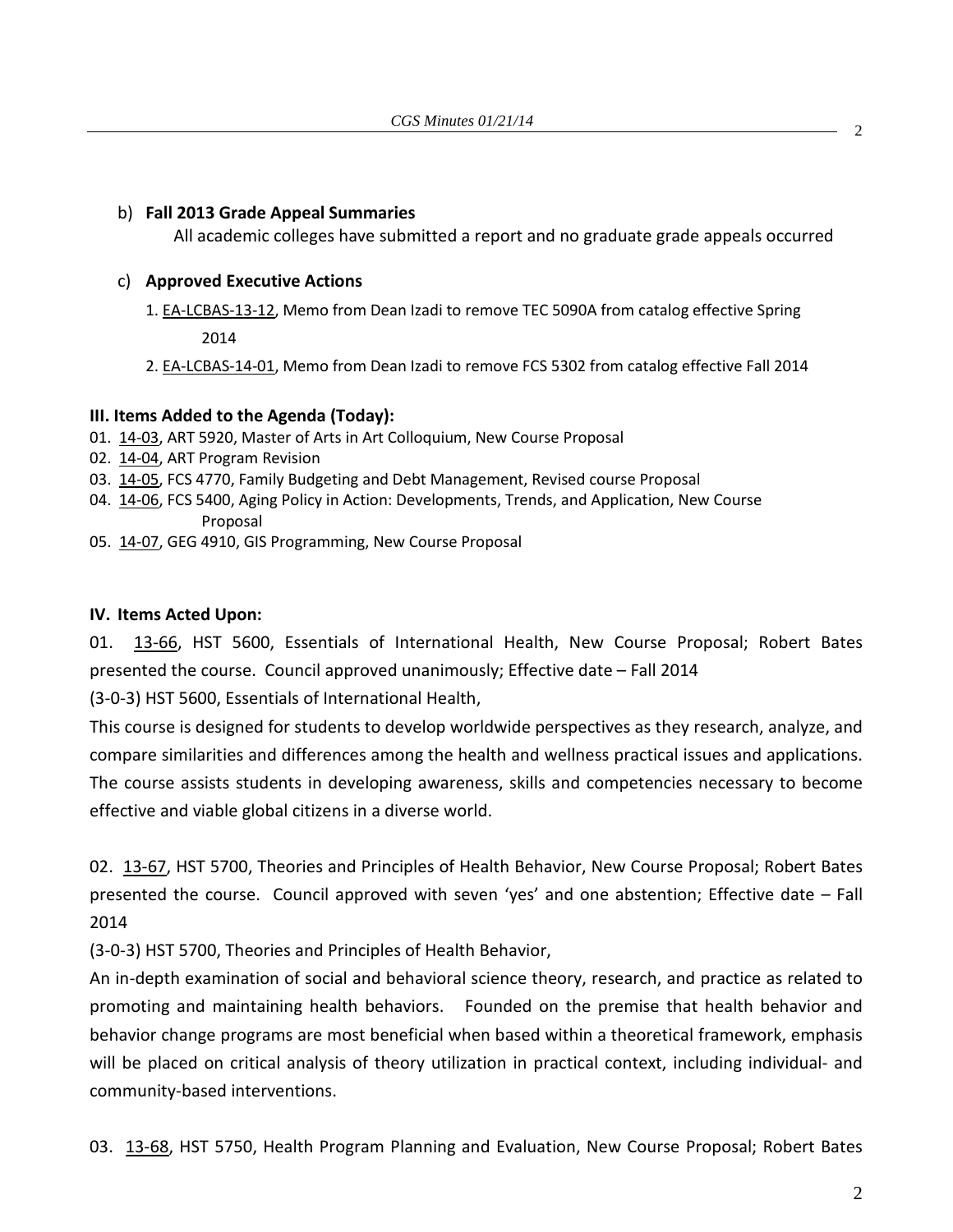presented the course. Council approved unanimously; Effective date – Fall 2014 (3-0-3) HST 5750, Health Program Planning and Evaluation,

This course will provide both a theoretical and practical approach to program planning and evaluation ranging from individual-level health education and promotion programs to population-based health policy programs. Concepts covered will include needs assessment, interventions, implementation strategies, and process, impact, and outcome evaluation, models/designs, data collection, and analysis and interpretation strategies.

04. [13-69,](http://castle.eiu.edu/~eiucgs/currentagendaitems/agenda13-69.pdf) HST 5765, Epidemiology in Public Health, New Course Proposal; Robert Bates presented the course. Council approved unanimously; Effective date – Fall 2014

(3-0-3) HST 5765, Epidemiology in Public Health,

This course provides students with a basic working knowledge of the core competencies, concepts and practices of epidemiology and public health (EPH). It is a learning platform to allow the student to understand the principles, tools, methodologies, data sources, terminologies, and policy issues related to the application of EPH to practical problems in Public Health Practice and population health. The course offers the student exposure to both established principles as well as new and emerging trends. The goal of this course is for the student to understand the value of epidemiology in improving the practice of public health through the effective development, management, governance and use of health information systems, data, technology, and projects.

05. [13-70,](http://castle.eiu.edu/~eiucgs/currentagendaitems/agenda13-70.pdf) HST 5770, Leadership & Ethics for Health Professionals, New Course Proposal; Robert Bates presented the course. Council approved unanimously; Effective date – Fall 2014 (3-0-3) HST 5770, Leadership & Ethics for Health Professionals,

A graduate level examination of the theory, skills, and applications concerning leadership and ethics within a health organization context.

06. [13-71,](http://castle.eiu.edu/~eiucgs/currentagendaitems/agenda13-71.pdf) HST 5800, Statistical Analysis for Health Professionals, New Course Proposal; Robert Bates presented the course. Council approved unanimously with title correction; Effective date – Fall 2014 (3-0-3) HST 5800, Statistical Analysis for Health Professionals,

This course is intended to introduce the student to the fundamental concepts of statistics, as well as, provide the student with reasoning skills that can be applied to statistical information that may be encountered on a daily basis in the health profession. Students should learn how to draw conclusions from analyses and also communicate analysis results.

07. [13-72,](http://castle.eiu.edu/~eiucgs/currentagendaitems/agenda13-72.pdf) HST 5810, Research Methods for Health Professionals, New Course Proposal; Robert Bates presented the course. Council approved unanimously; Effective date – Fall 2014 (3-0-3) HST 5810, Research Methods for Health Professionals,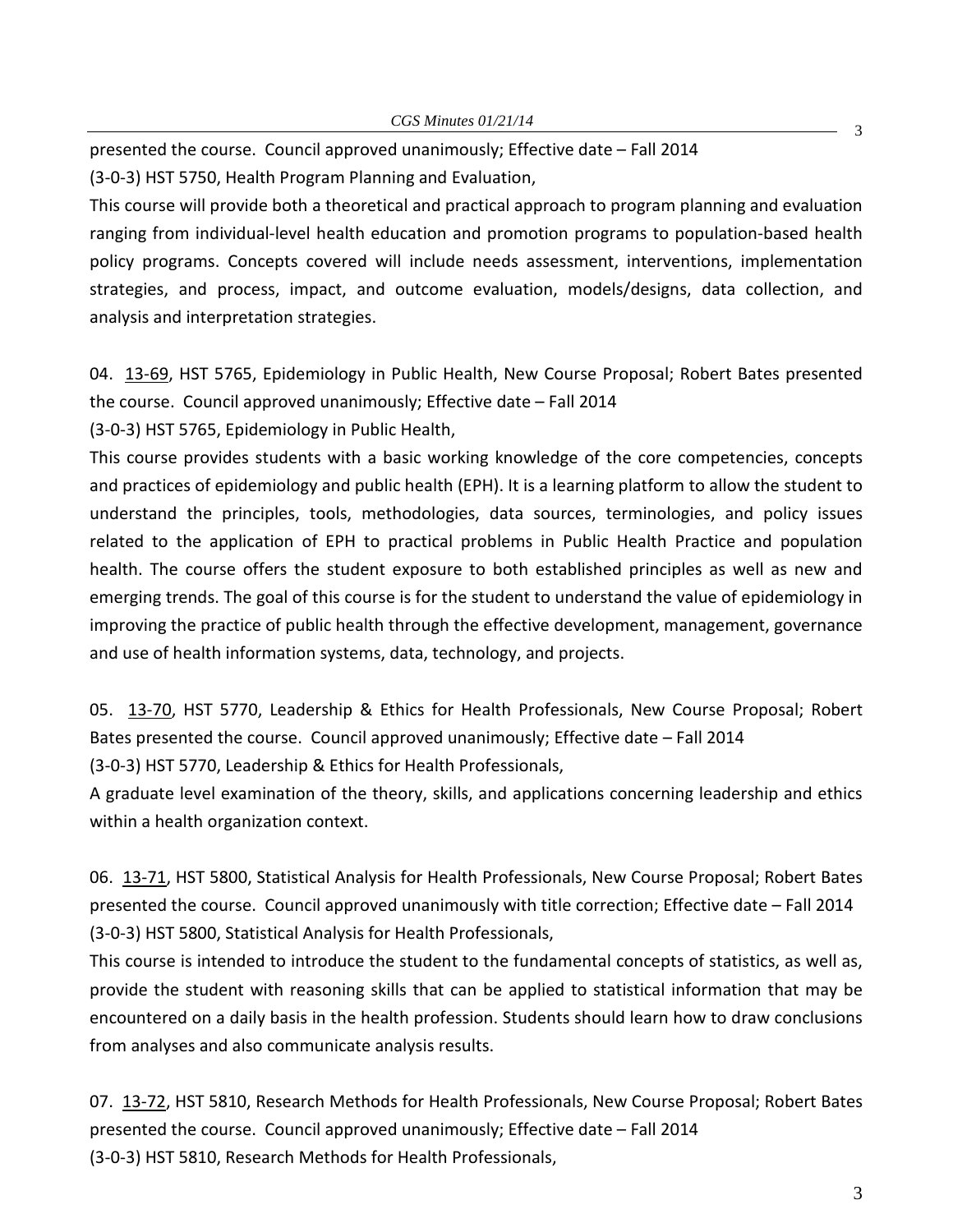4 Research Methods covers designing, conducting, and analyzing health related research, including issues of ethics, informed consent, control groups, measurement, and data collection. Topics may include basic quantitative and qualitative research designs and statistical analyses, including experimental, quasi-experimental, survey, case study, and historical research. Associated statistical, computer, and graphical techniques will also be covered with the goal of preparing students to design and carry out methodologically sound research.

08. [13-73,](http://castle.eiu.edu/~eiucgs/currentagendaitems/agenda13-73.pdf) HST 5900, Graduate Project, New Course Proposal; Robert Bates presented the course. Council approved unanimously with corrections; Effective date – Fall 2014

(Arr.-Arr.- 3) HST 5900, Graduate Project,

(Credit/No Credit) This course is designed as one of the capstone experiences. Students selecting the Project Option capstone complete a comprehensive project that includes the extensive critical review of literature on a specific topic. A written manuscript for submission to a specific journal approved by the project committee is included in the experience. Enrollment for more than three semester hours requires permission of the graduate coordinator or chair.

Prerequisites: Only students enrolled as degree seeking candidates in the Master of Science in Health Promotion and Leadership are eligible.

09. [13-74,](http://castle.eiu.edu/~eiucgs/currentagendaitems/agenda13-74.pdf) HST 5950A, Thesis I, New Course Proposal; Robert Bates presented the course. Council approved unanimously; Effective date – Fall 2014

(Arr.-Arr.- 3) HST 5950A, Thesis I,

(Credit/No Credit) Enrollment for more than three semester hours requires permission of the graduate coordinator or chair. NOTE: A maximum of nine semester hours may be earned in a combination of HST 5950A, HST 5950B, and HST5990.

Prerequisites: Only students enrolled as degree seeking candidates in the Master of Science in Health Promotion and Leadership are eligible.

10. [13-75,](http://castle.eiu.edu/~eiucgs/currentagendaitems/agenda13-75.pdf) HST 5950B, Thesis II, New Course Proposal; Robert Bates presented the course. Council approved unanimously; Effective date – Fall 2014

(Arr.-Arr.- 3) HST 5950B, Thesis II,

(Credit/No Credit) Enrollment for more than three semester hours requires permission of the graduate coordinator or chair. NOTE: A maximum of nine semester hours may be earned in a combination of HST 5950A, HST 5950B, and HST5990.

Prerequisites: Only students enrolled as degree seeking candidates in the Master of Science in Health Promotion and Leadership are eligible.

11. [13-76,](http://castle.eiu.edu/~eiucgs/currentagendaitems/agenda13-76.pdf) HST 5980, Internship, New Course Proposal; Robert Bates presented the course. Council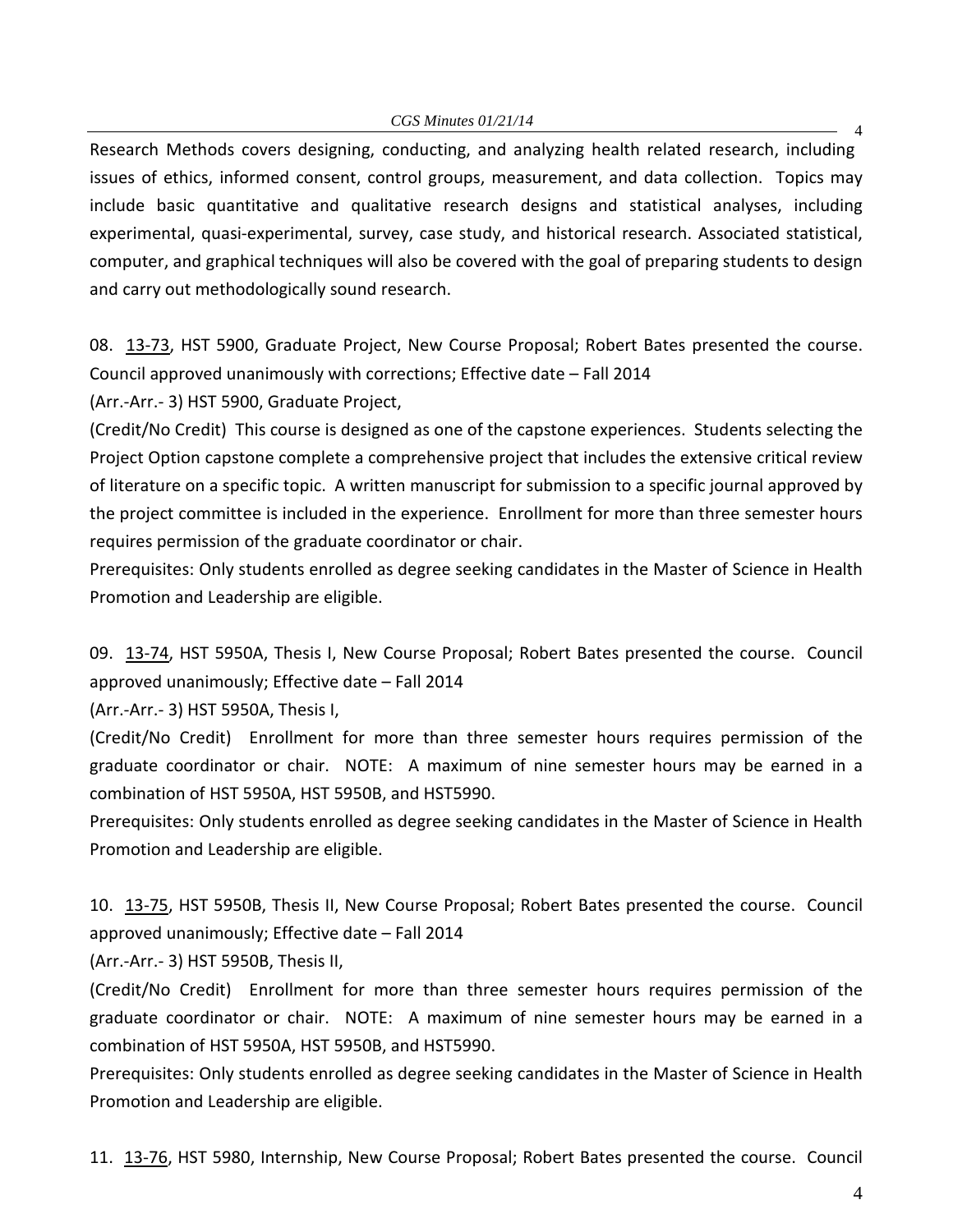approved unanimously; Effective date – Spring 2015

(Arr.-Arr.-3-6) HST 5980, Internship,

(Credit/No Credit) Internship experience in a professional health-related setting approved by the department. To be taken credit/no credit for a minimum of 3 and a maximum of 6 semester hours applicable to the degree.

Prerequisites: HST 5700, HST 5750, and permission of HST Intern Coordinator and acceptance by the internship site.

12. [13-77,](http://castle.eiu.edu/~eiucgs/currentagendaitems/agenda13-77.pdf) HST 5990, Independent Study, New Course Proposal; Robert Bates presented the course. Council approved with seven 'yes' and one abstention; Effective date – Fall 2014

(Arr.-Arr.-1 to 6) HST 5990, Independent Study,

An intensive individual study on a topic selected by student under the supervision of a faculty member within the area of interest in health promotion and leadership. The student must present an individual study plan for approval by the department chair and faculty supervisor prior to registration. HST 5990 can be repeated for up to 6 semester hours of independent study credit. A maximum of nine semester hours may be earned in a combination of HST 5990 and HST 5950.

Prerequisites: Only students enrolled as degree seeking candidates in the Master of Science in Health Promotion and Leadership are eligible.

13. [13-78,](http://castle.eiu.edu/~eiucgs/currentagendaitems/agenda13-78.pdf) Health Studies Program Proposal; Robert Bates presented the proposal. Council approved unanimously; Effective date – Fall 2014 (pending IBHE approval)

14. [14-01,](http://castle.eiu.edu/~eiucgs/currentagendaitems/agenda14-01.pdf) Revision of Graduate Instructional Time (Minutes/Hours) Per Credit Hours of Internships; Dean Augustine presented the proposal. Council approved unanimously; Effective date – Immediate

15. [14-02,](http://castle.eiu.edu/~eiucgs/currentagendaitems/agenda14-02.pdf) Acceptance of iTEP Academic Plus examination to meet English language mastery requirement for International Graduate Admission Purposes; Dean Augustine presented the proposal. Council approved unanimously; Effective date – Fall 2014

### **02 Committee Reports:**

**Textbook Advisory-** Michael Menze, no report **Library Advisory**- David Boggs, no report **Academic Technology** (ATAC)- Newton Key; committee met – discussed possible campus contract with Adobe **President's Round Table-** Dean Augustine, no report **Honorary Degree**- Jackie Frank, not present **GSAC**- Bill Elliott, not present **CAA Processes Subcommittee-** Wesley Allan; no report